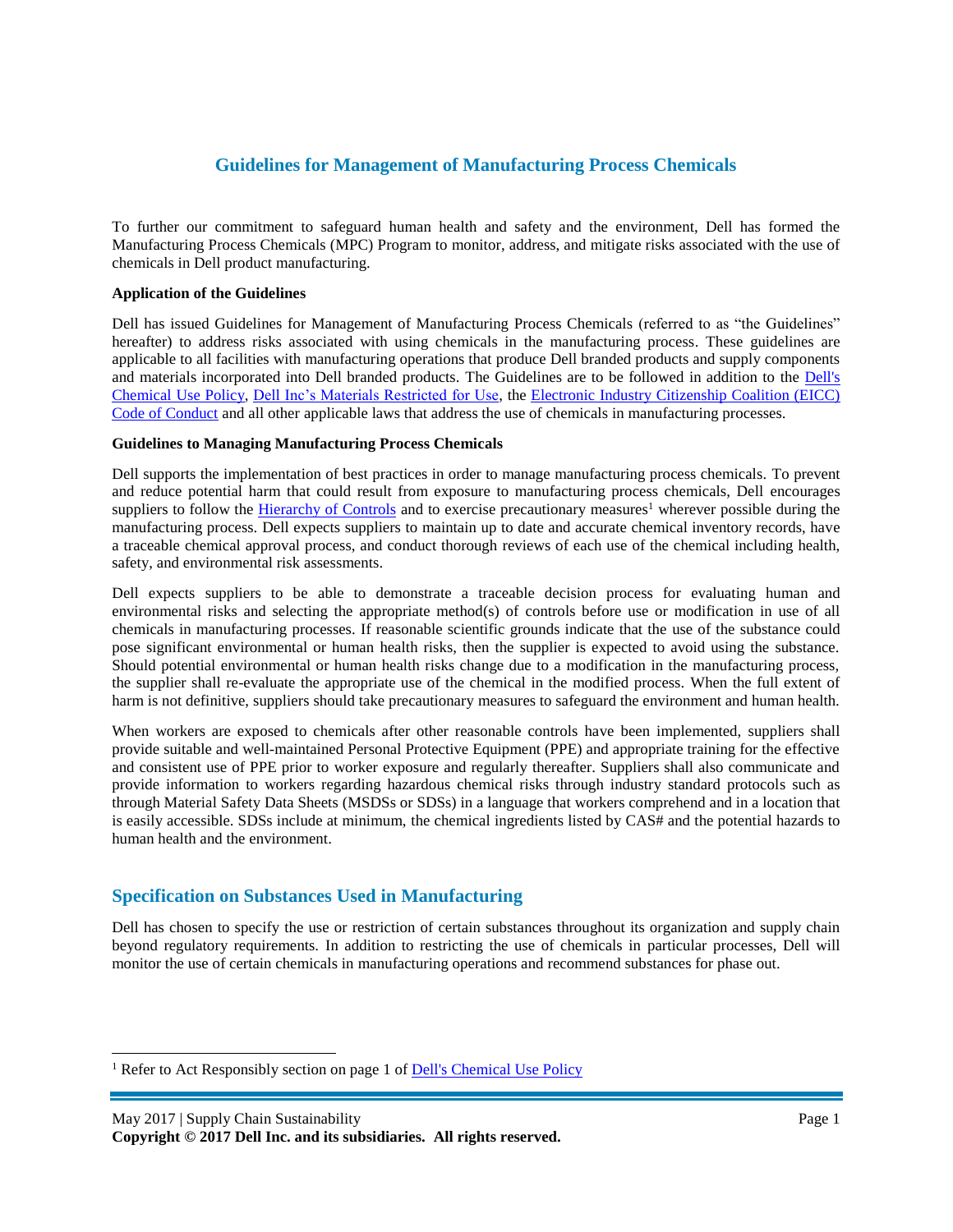# **Specification on Substances Restricted for Use in Manufacturing**

The substances listed in this table are not to be used in the manufacturing processes specified under "Restricted Applications".

| <b>Substance Name</b>               | <b>CAS Number</b>   | <b>Restricted Applications</b>    | References <sup>2</sup>                           | <b>Declaration Method</b>                  |
|-------------------------------------|---------------------|-----------------------------------|---------------------------------------------------|--------------------------------------------|
| <b>Ozone Depleting Substances</b>   | Refer to Table C, E | All manufacturing processes       | Dell Inc's Materials Restricted for<br><b>Use</b> | SDoC <sup>3</sup>                          |
| <b>Fluorinated Greenhouse Gases</b> | Refer to Table Q    | All manufacturing processes       | Dell Inc's Materials Restricted for<br><b>Use</b> | SDoC <sup>4</sup>                          |
| Benzene                             | $71 - 43 - 2$       | Cleaning and degreasing processes | <b>IARC volumes; EPA</b>                          | By request from Dell<br><b>MPC Program</b> |
| Chloroform (Trichloromethane)       | 67-66-3             | Cleaning and degreasing processes | <b>IARC volumes; OSHA</b>                         | By request from Dell<br><b>MPC Program</b> |
| n-Hexane                            | 110-54-3            | Cleaning and degreasing processes | <b>OSHA</b>                                       | By request from Dell<br><b>MPC Program</b> |
| Methylene Chloride                  | 75-09-2             | Cleaning and degreasing processes | <b>IARC volumes; OSHA</b>                         | By request from Dell<br><b>MPC Program</b> |
| Pentachloroethane                   | 76-01-7             | Cleaning and degreasing processes | <b>IARC volumes</b>                               | By request from Dell<br><b>MPC Program</b> |
| 1,1,1,2-Tetrachloroethane           | 630-20-6            | Cleaning and degreasing processes | <b>IARC</b> volumes                               | By request from Dell<br><b>MPC Program</b> |
| 1,1,2,2- Tetrachloroethane          | 79-34-5             | Cleaning and degreasing processes | <b>IARC volumes</b>                               | By request from Dell<br><b>MPC Program</b> |
| Tetrachloroethylene                 | 127-18-4            | Cleaning and degreasing processes | <b>IARC volumes; EPA</b>                          | By request from Dell<br><b>MPC Program</b> |
| Toluene                             | 108-88-3            | Cleaning and degreasing processes | <b>IARC</b> volumes                               | By request from Dell<br><b>MPC Program</b> |
| Trichloroethylene (TCE)             | $79-01-6$           | Cleaning and degreasing processes | <b>IARC volumes; EPA</b>                          | By request from Dell<br><b>MPC Program</b> |

 $\overline{a}$ 

 $2^2$  Provides some background on the source of the substance restriction

<sup>&</sup>lt;sup>3</sup> Refer to **Dell Inc**'s Materials Restricted for Use for guidance on how to declare conformance

<sup>&</sup>lt;sup>4</sup> Refer to **Dell Inc's Materials Restricted for Use** for guidance on how to declare conformance

May 2017 | Supply Chain Sustainability Page 2

**Copyright © 2017 Dell Inc. and its subsidiaries. All rights reserved.**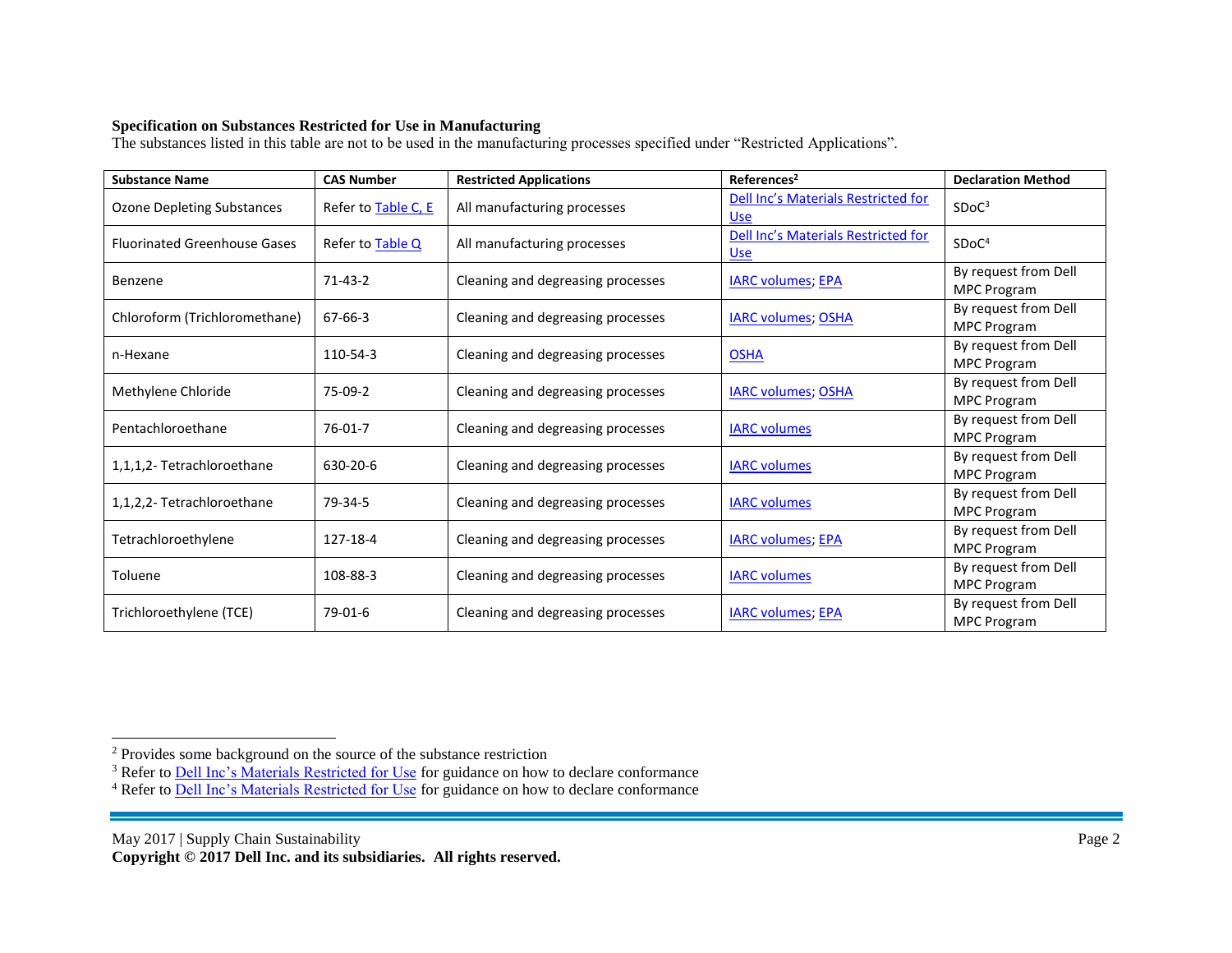# **Specification on Substances Monitored for Use in Manufacturing and Recommended for Phase Out**

The substances listed are to be monitored for use and are under consideration for restriction. In the spirit of Dell's Precautionary Measures<sup>5</sup>, Dell recommends these substances to be phased out of manufacturing operations. These chemicals may be subject to restrictions in future revisions of the Specification.

| <b>Substance Name</b>     | <b>CAS Number</b> | <b>Restricted Applications</b>    | References <sup>6</sup>   | <b>Declaration Method</b> |
|---------------------------|-------------------|-----------------------------------|---------------------------|---------------------------|
| Bis (chloromethyl) ether  | 542-88-1          | Cleaning and degreasing processes | <b>IARC volumes; OSHA</b> | By request from Dell      |
|                           |                   |                                   |                           | MPC Program               |
| Cyclohexane               | 110-82-7          | Cleaning and degreasing processes | <b>OSHA</b>               | By request from Dell      |
|                           |                   |                                   |                           | MPC Program               |
| N-Methylpyrrolidone (NMP) | 872-50-4          | Cleaning and degreasing processes | <b>OSHA</b>               | By request from Dell      |
|                           |                   |                                   |                           | <b>MPC Program</b>        |
| Pentachlorophenol         | 87-86-5           | Cleaning and degreasing processes | <b>IARC volumes; OSHA</b> | By request from Dell      |
|                           |                   |                                   |                           | <b>MPC Program</b>        |

 $\overline{a}$ 

<sup>&</sup>lt;sup>5</sup> Refer to Act Responsibly section on page 1 of **Dell's Chemical Use Policy** 

<sup>&</sup>lt;sup>6</sup> Provides some background on the source of the substance restriction